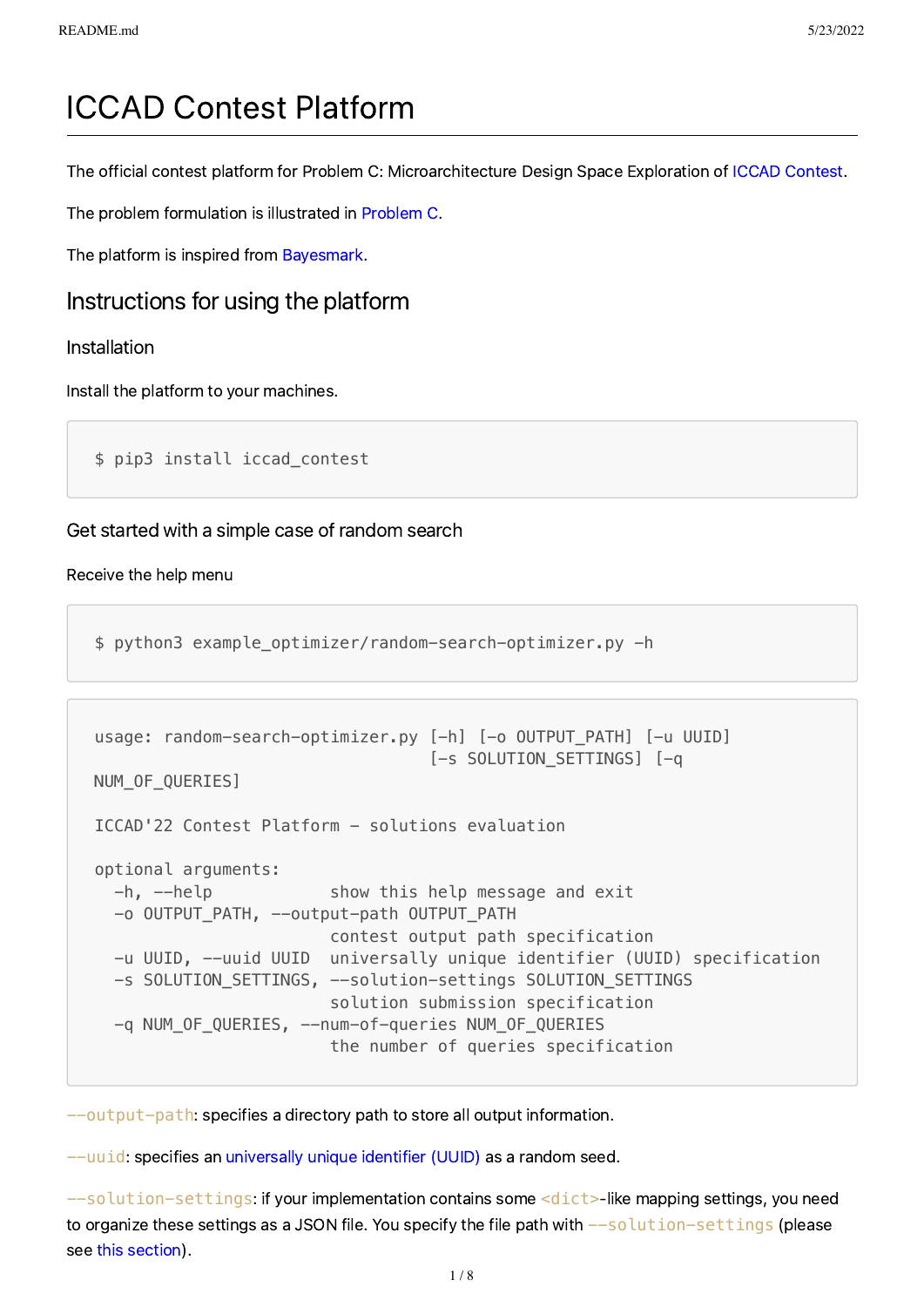$-$ num-of-queries: specify how many times to issue an access to the dataset.

Notice that you should specify  $-$ -num-of-queries for your submission.  $-$ -num-of-queries is related to tuning your model with good convergence. More  $-\text{num-of-queries}$  can incur more overall running time (ORT).

The only parameter related to your quality of solution results is  $-\text{num-of-queries}$ . A good algorithm can find better Pareto frontiers with less  $-\text{num-of-queries}$ , i.e., your solution uses less time cost.

A simple case to start the random search

\$ python3 example\_optimizer/random\_optimizer.py -o output -u "00ef538e88634ddd9810d034b748c24d" -q 10

The command specifies output as the directory path to store all generated information. It uses 00ef538e88634ddd9810d034b748c24d as a random seed. It issues 10 times to access the dataset. The results are generated to output directory. You can check the summary reports for the random search in output/summary, and log information in output/log.

## We compare the average distance to reference set (ADRS) and the overall running time (ORT) for your submissions with a pre-determined number of experiments and a set of UUIDs.

A better solution pertains lower ADRS and ORT. Please refer it to this [section](#page-6-0).

Get started with a simple case of building a simple linear regression model

We can build a simple model to do the exploration.

The online algorithm can dynamically update the simple model through exploration.

We can experimence an online algorithm with a simple linear regression model.

\$ python3 example\_optimizer/lr-online-optimizer.py -o output -u "00ef538e88634ddd9810d034b748c24d" -q 10

Since the codes  $l$ r-online-optimizer. py is only for demonstration, so no advanced optimization techniques are utilized.

The offline algorithm cannot update the simple model through exploration, i.e., it is frozen. However, it is often trained on a larger initial dataset, and we can evaluate the model's accuracy using collected data. So the initialization algorithm could be critical for such algorithm design.

We can also experimence an offline algorithm with a simple linear regression model.

```
$ python3 example optimizer/lr-offline-optimizer.py -o output -u
"00ef538e88634ddd9810d034b748c24d" -q 2
```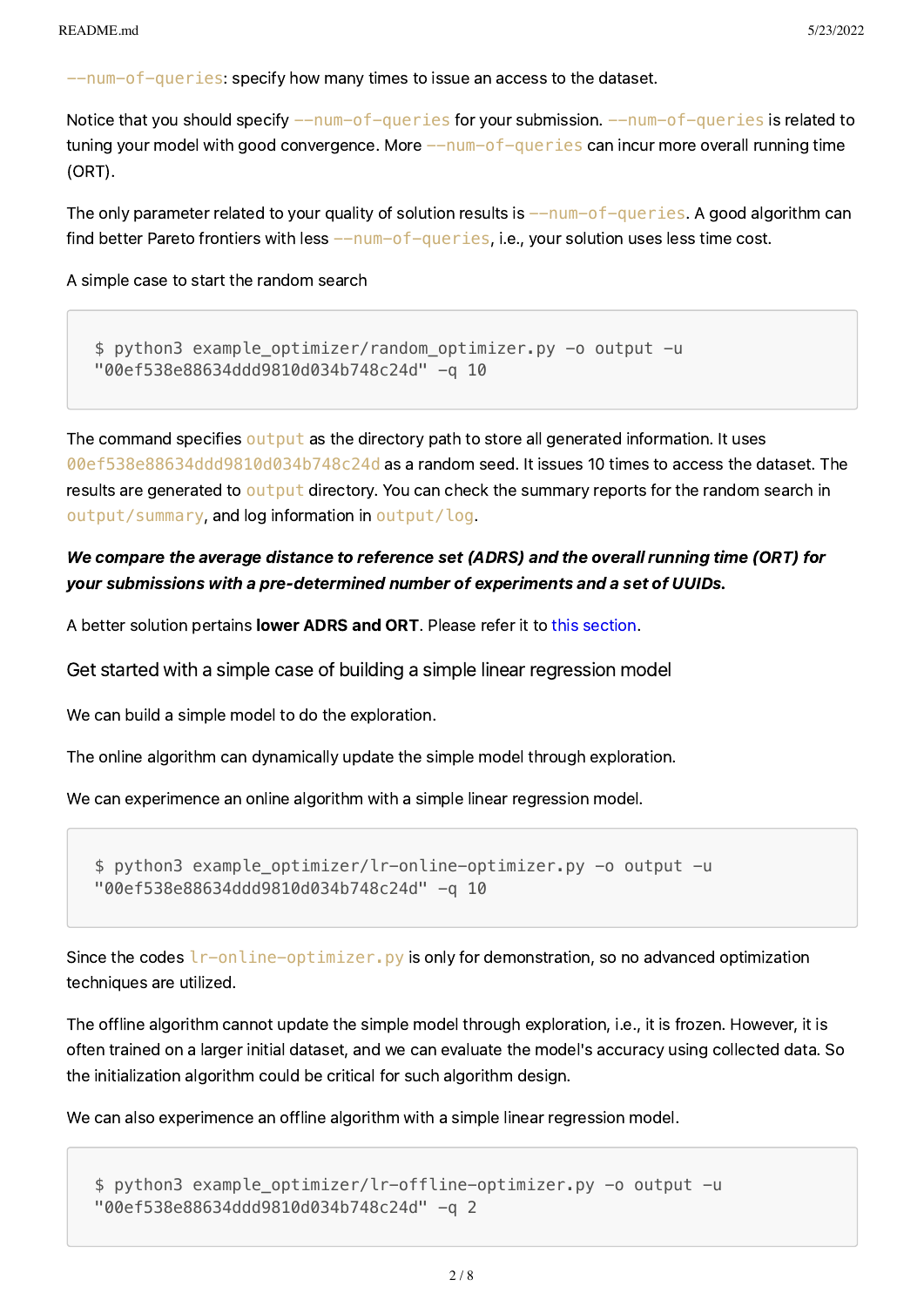In the offline algorithm,  $-q$  or  $-\text{num}-\text{of}-\text{query}$  is set to 2 since it often sweeps the design space and conducts only one exploration. More  $-q$  or  $---num-of-query$  does no good help improve the ADRS except for degrading ORT.

<span id="page-2-0"></span>Get started with a simple case of building a Gaussian process regression model

The example can be executed with

```
$ python3 example_optimizer/gp-optimizer.py -o output -s
example_optimizer/gp-configs.json -u "00ef538e88634ddd9810d034b748c24d" -q
10
```
In the command,  $-$ s or  $-$ solution-settings should be specified. The application program interface (API) of GaussianProcessRegressorOptimizer is defined shown below,

```
class GaussianProcessRegressorOptimizer(AbstractOptimizer):
    primary_import = "iccad_contest"
   def __init_(self, design_space, optimizer, random_state):
         ...
```
optimizer, random\_state, etc. are corporated into the initialization function, and they can be specified through a JSON file, i.e., gp-configs.json.

```
{
    "optimizer": "fmin l bfgs b",
    "random_state": 2022
}
```
Such design will provide you with a convenient coding and algorithm tuning experience, i.e., if your solution contains many hyper-parameters, you can specify a set of those hyper-parameters with a single JSON file. Be careful that you need to specify which JSON file to use via the experiment command.

Prepare your submission

Refer to the random search example, i.e., example\_optimizer/random-search-optimizer.py.

```
"""" "
     random search optimizer performs random search.
     the code is only for example demonstration.
\mathcal{L}^{\mathcal{L}} python example_optimizer/random-search-optimizer.py \
              -o [your experiment outputs directory] \
              -q [the number of your queries]
```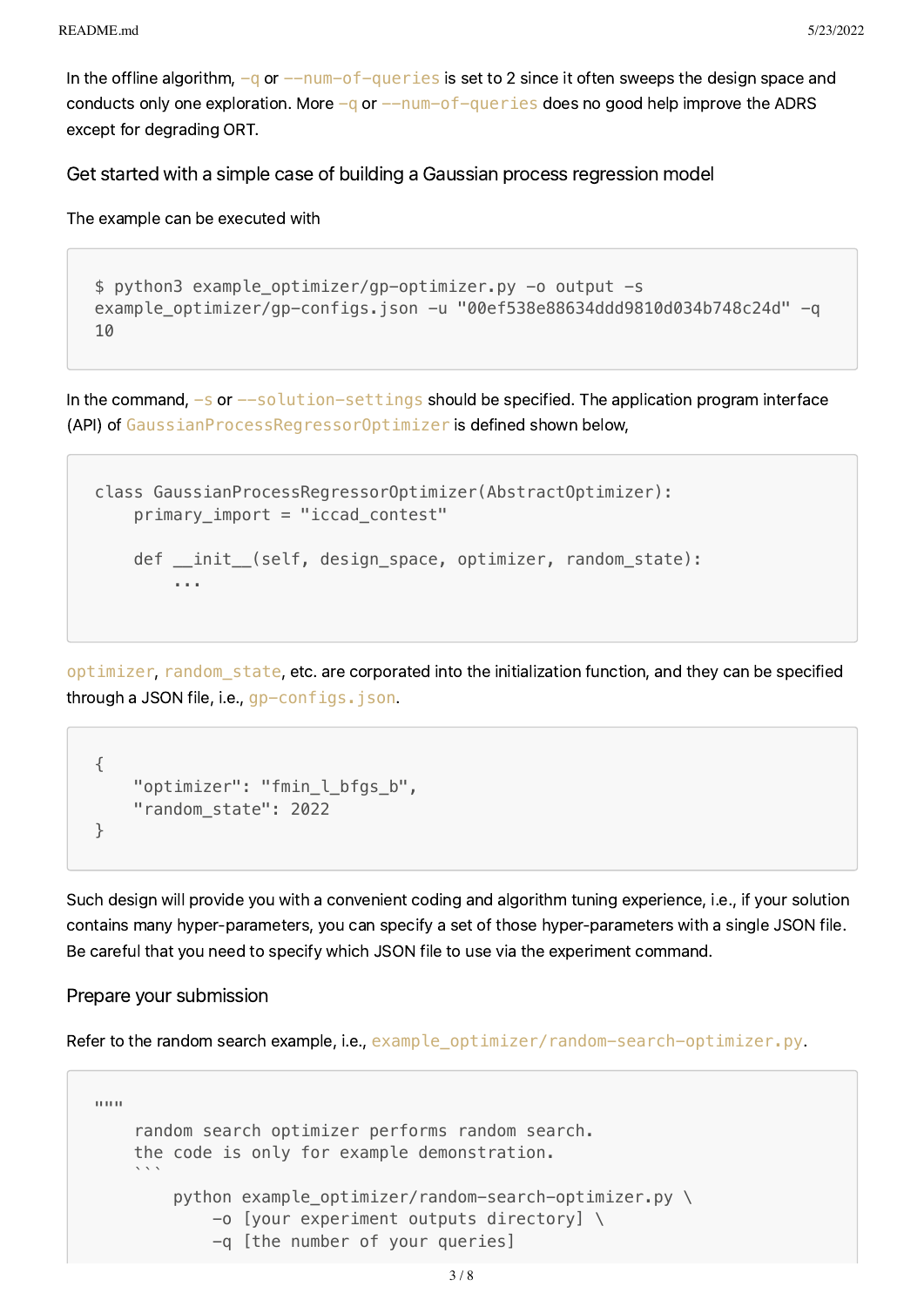```
\mathcal{L}^{\mathcal{L}} you can specify more options to test your optimizer. please use
\mathcal{L}^{\mathcal{L}} python example_optimizer/random-search-optimizer.py -h
\mathcal{L}^{\mathcal{L}} to check.
"""
import numpy as np
from iccad_contest.abstract_optimizer import AbstractOptimizer
from iccad contest.design space exploration import experiment
class RandomOptimizer(AbstractOptimizer):
     primary_import = "iccad_contest"
     def __init__(self, design_space):
 """
             build a wrapper class for an optimizer.
             parameters
 ----------
         design_space: <class "MicroarchitectureDesignSpace">
 """
         AbstractOptimizer.__init__(self, design_space)
         self.n_suggestions = 1
     def suggest(self):
 """
             get a suggestion from the optimizer.
             returns
             -------
            next quess: <list> of <list>
                list of `self.n suggestions` suggestion(s).
        each suggestion is a microarchitecture embedding.
 """
        x quess = np.random.choice(
             range(1, self.design_space.size + 1),
             size=self.n_suggestions
\overline{\phantom{a}} return [
            self.design_space.vec_to_microarchitecture_embedding(
                self.design space.idx to vec( x quess)
            ) for x quess in x quess
         ]
     def observe(self, x, y):
 """
             send an observation of a suggestion back to the optimizer.
             parameters
 ----------
```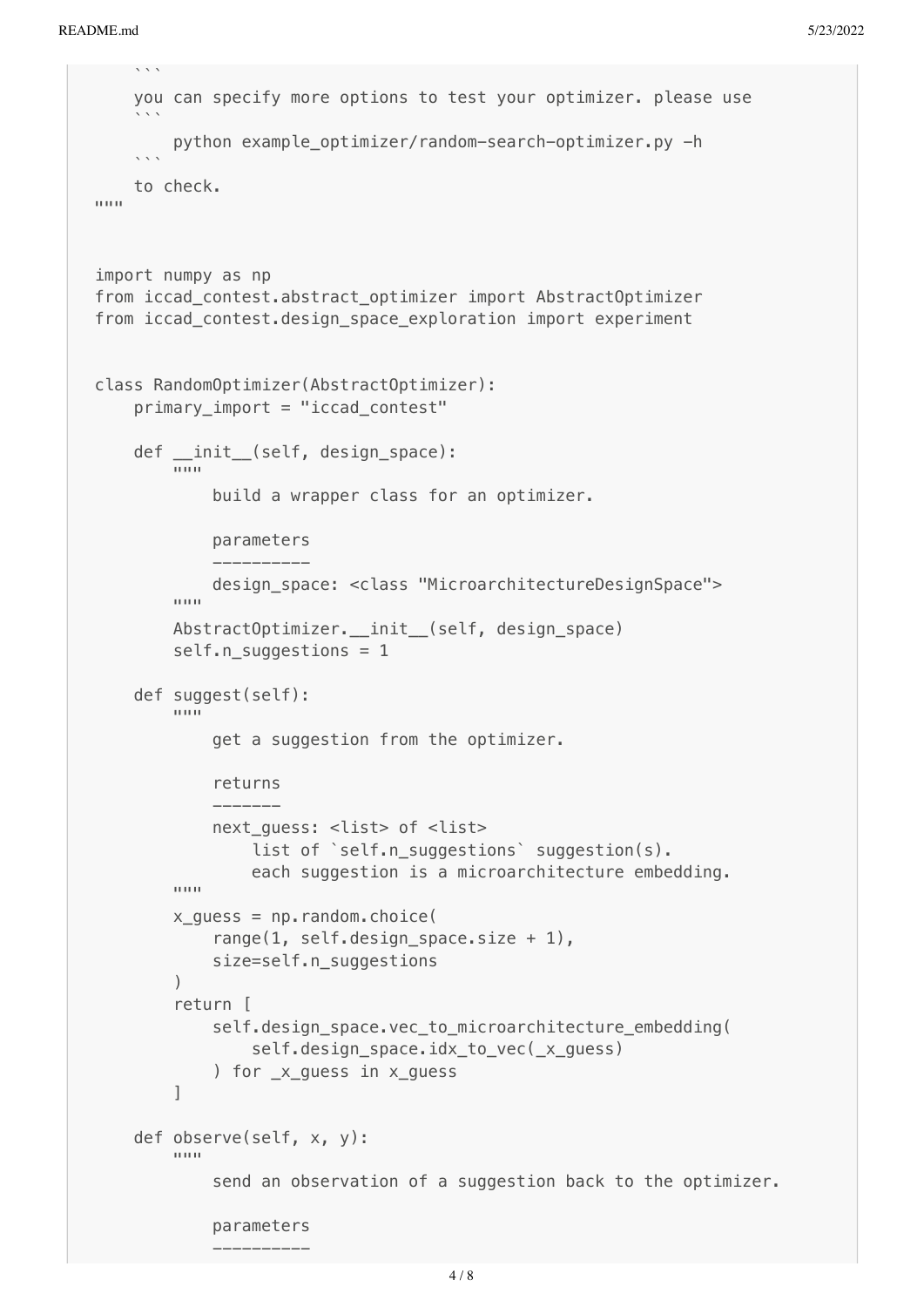```
 x: <list> of <list>
                the output of `suggest`.
            y: <list> of <list>
                corresponding values where each `x` is mapped to.
 """
        pass
if name == "main ":
    experiment(RandomOptimizer)
```
You need to implement suggest, and observe functions after you inherit AbstractOptimizer from iccad\_contest.abstract\_optimizer. suggest, as the function name shows intuitively, is to provide a suggestion. **observe** takes action after your optimizer sees the suggestion and corresponding objective values. You can train a surrogate model, adjust your optimization strategy, etc. x and y are  $\langle$ list> in observe. x corresponds to your previous suggestions, and  $y$  are the objective values corresponding to x. The operations of how each element of **x** is mapped to each element **y** are hidden by the platform, so you do not need to care about the details. Nevertheless, you need to ensure that each element of  $\times$  is valid, i.e., each element of  $\times$  is in the design space. An 'out of the design space' error prompts if an element of  $\times$  is not in the design space, and the platform will fall back to generate random suggestions in that case. The design space exploration engine will frequently call your suggest, and observe to find better microarchitectures. If you have organized some hyper-parameters to a JSON file and passed the JSON file to the platform, you can check this [section](#page-2-0) for more information about how to use a JSON file to organize your codes. The submission includes

- your implemented Python scripts,
- the execution commands,
- related JSON configurations leveraged by your algorithm, if any, and
- dependency packages list for supporting your algorithm execution, if any.

## Microarchitecture Design Space

#### Definition of the design space

The design space is extracted from RISC-V BOOM. We will release dataset step by step. The current dataset only includes one design set called  $sub-design-1$ , and it is defined using a sheet with  $x \& s$ format. The sheet is located at iccad contest/contest-dataset. The sheet comprises two sub sheets, i.e., Microarchitecture Design Space and Components. In Microarchitecture Design Space, each component is chosen by an index, which is mapped to a kind of structure defined in Components. The number at the end column of Microarchitecture Design Space is the size of the design space. Components holds different definitions of each component. Within each component, idx denotes the index of a kind of structure with respect to the component. A member design space defined in AbstractOptimizer specifies the microarchitecture design space. design space.descriptions define the descriptions of parameterized components for the microarchitecture, and design space.components mappings define each component's structure parameters mappings. For more information about the data structure, please refer to MicroarchitectureDesignSpace defined in iccad\_contest/functions/design\_space.py.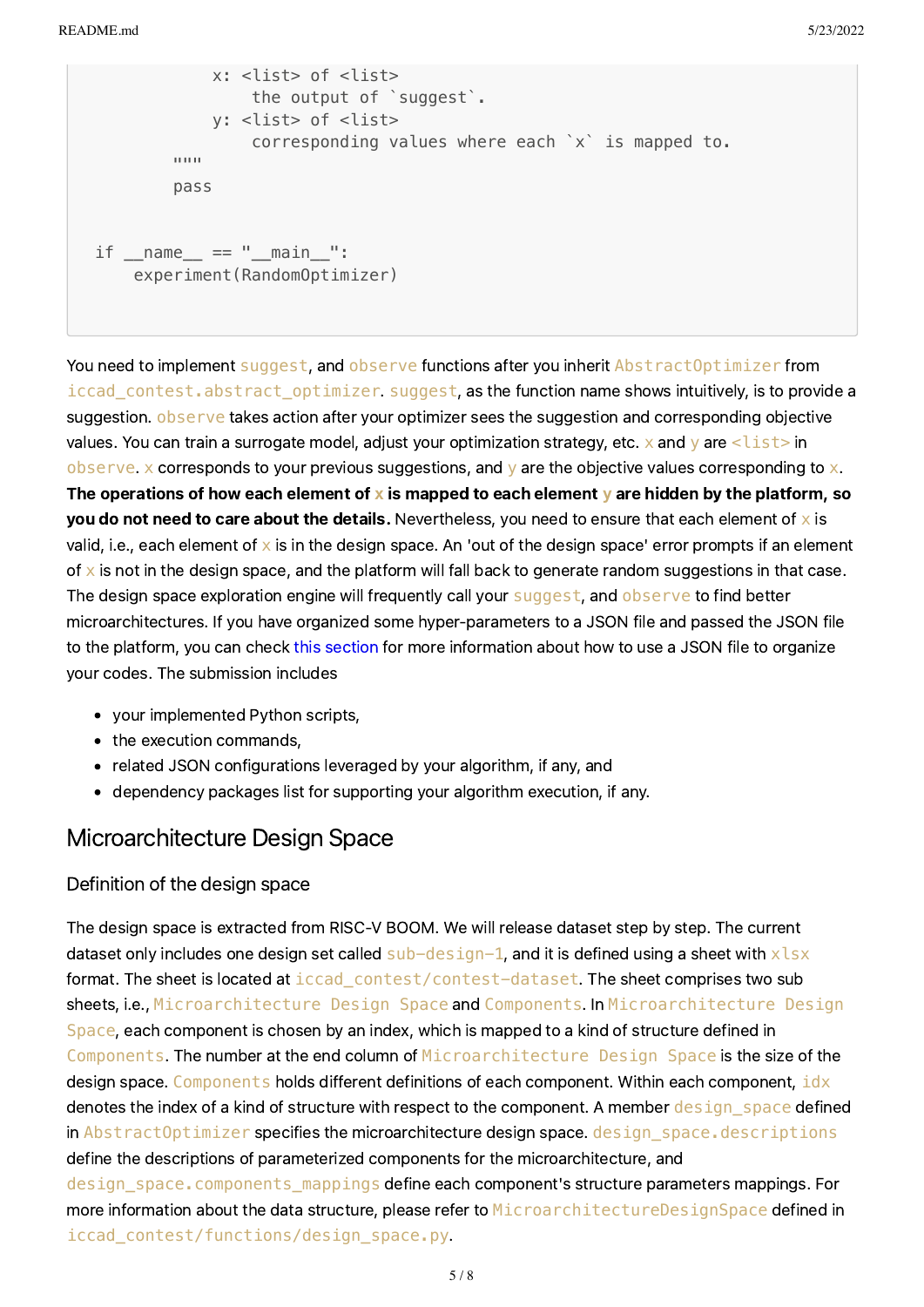Some data structures are helpful that you might frequently leverage.

```
descriptions = {
    "sub-design-1": {
        "Fetch": [1],
        "Decoder": [1],
        "ISU": [1, 2, 3],
        "IFU": [1, 2, 3],
        ...
    }
}
components_mappings = {
    "Fetch": {
        "description": ["FetchWidth"],
        "1": [4]
    },
    "Decoder": {
        "description": ["DecodeWidth"],
        "1": [1]
    },
    "ISU": {
        "description": [
            "MEM_INST.DispatchWidth", "MEM_INST.IssueWidth"
            "MEM_INST.NumEntries", "INT_INST.DispatchWidth",
            "INT_INST.IssueWidth", "INT_INST.NumEntries",
            "FP_INST.DispatchWidth", "FP_INST.IssueWidth",
            "FP_INST.NumEntries"
        \vert,
        "1": [1, 1, 8, 1, 1, 8, 1, 1, 8],
        "2": [1, 1, 6, 1, 1, 6, 1, 1, 6],
        "3": [1, 1, 10, 1, 1, 12, 1, 1, 12]
    },
    "IFU": {
        "description": ["BranchTag", "FetchBufferEntries",
"FetchTargetQueue"]
        "1": [8, 8, 16],
        "2": [6, 6, 14],
        "3": [10, 12, 20]
    },
    ...
}
```
descriptions and components\_mappings help to define the design space. We index each design with one integer. The first design is indexed with 1. The second is indexed with 2. The same logic goes for others.

Some functions are helpful that you might frequently leverage.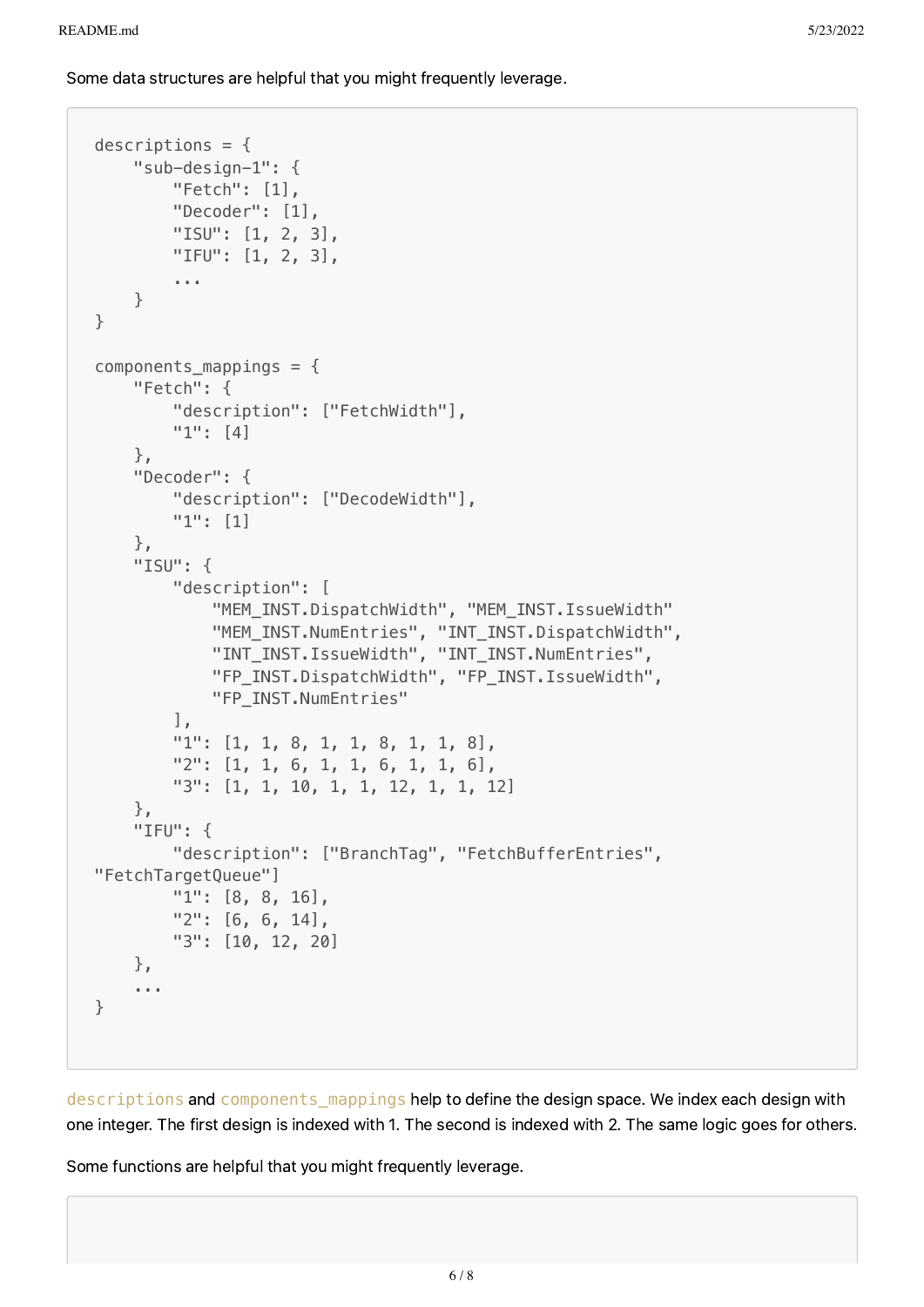```
def idx_to_vec(self, idx):
    ...
```
 $i$ d $x$  to vec transforms an index to an index vector, then used to specify a combination defined in Microarchitecture Design Space.

```
def vec_to_microarchitecture_embedding(self, vec):
    ...
```
vec to microarchitecture embedding transforms an index vector to a microarchitecture embedding, i.e., a feature vector with each element defines a structure of a component for the processor.

If you want to operate with the design space using functions that are not supported by the contest platform, you need to implement them yourself.

### <span id="page-6-1"></span>Dataset

The released dataset is a two-dimensional matrix with the shape of (number of designs for sub-design-1, CONCAT(microarchitecture embedding, performance, power, area, time of the VLSI flow)).

The dataset is a dummy, helping you familiarize yourself with the platform.

The dummy dataset is in iccad\_contest/contest-dataset/contest.csv

microarchitecture embedding: a vector concatenated from structure representations of all components.

performance: a scalar value denotes the performance of the design.

power: a scalar value denotes the power of the design.

area: a scalar value denotes the area of the design.

time of the VLSI flow: a scalar value denotes the time cost spent to evaluate accurate performance, power, and area values via the VLSI flow.

We will evaluate your submission with real dataset, measured with commonly-used benchmarks and commercial electronic design automation (EDA) tools. Notice that we will organize, and announce another platform, allowing you to submit your solutions with a fixed frequency, and you can see your results, i.e., ADRS and ORT, on a real dataset. You can modify and tune your solutions with respect to the released results of your previous submission.

## <span id="page-6-0"></span>Evaluation of your submission

We compare the average distance to reference set (ADRS) and the overall running time (ORT) for your submissions with a pre-determined number of experiments and a set of UUIDs.